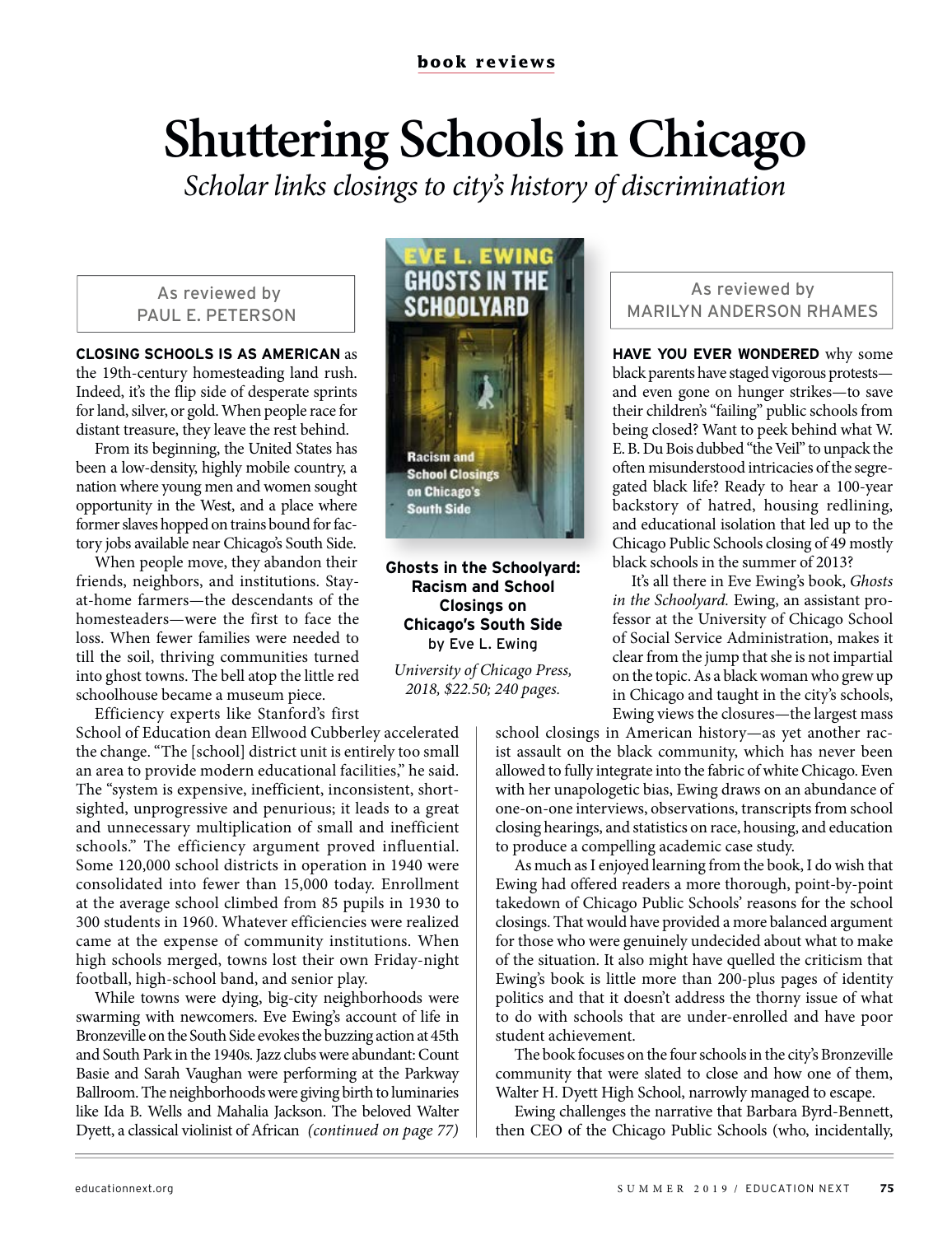ANDERSON RHAMES *(continued from previous page)*

**Readers of this book** 

**will come to understand** 

**why a group of community activists and parents staged a 34-day hunger strike to keep open Walter H. Dyett High School, a so-called "failing" school.**

is now in federal prison for bribery), gave to justify closing the schools. Byrd-Bennett had insisted that the schools were "underutilized" and "under-resourced." "How," Ewing asks, "could the person charged with doling out resources condemn an institution for not having enough resources?"

While Byrd-Bennett and Mayor Rahm Emanuel (who appoints the schools chief and board members) tried to justify the closing of nearly 50 schools because they were "chronically failing," Ewing argues that residents saw these actions as an affront to their democratic right to decide on the best way to provide a high-quality education for their children. She writes:

We see that this community's choice to resist a school's being characterized as "failing" is in fact about much more than the school itself: it is about citizenship and participation, about justice and injustice, and about resisting people in power who want to transform a community at the expense of the people who live there.

Bronzeville, the three-square-mile neighborhood on Chicago's South Side where some 30,000 black migrants fleeing the Jim

Crow South had settled by 1900, grew to 109,000 people by 1920, expanding at a rate that was more than double what the rest of the city underwent. This corridor between 22nd and 51st Streets was once called the "Black Belt" or "Black Ghetto" or worse, "Blackie Town," but it was ultimately dubbed "Bronzeville" by James Gentry, theater critic and editor for the black newspaper the *Chicago Bee.* This black metropolis was once home to cultural icons like Ida B. Wells, Richard Wright, Gwendolyn Brooks, Sam Cooke, Nat King Cole, and Mahalia Jackson, among many others.

Bronzeville's population was bursting at the seams by the late 1940s, and while it was graced with a high concentration of

black talent and ingenuity, the community had to struggle with social isolation, violence, and abject poverty. Ewing details how Bronzeville was surrounded by white communities where property owners had signed restrictive covenants agreeing not to sell homes or office space to black people—and how the enforcers of those covenants firebombed nearly 60 homes and businesses of black people who managed to move into those communities anyway. With multiple families living in single "kitchenettes"—tiny, poorly equipped apartments carved from larger rental units—the housing crisis in Bronzeville became untenable. The city's leaders, most notably Mayor Richard J. Daley and his schools chief Benjamin Willis, refused to promote integration, which led to the construction of low- and high-rise public-housing projects for Bronzeville residents from the 1950s through the 1970s. That activity was paired with the rapid building of new schools so that black families would stop demanding that their children be allowed to fill the thousands of vacant seats in nearby white schools.

Ewing takes the reader through one racist public policy after another, culminating, she asserts, in 2013, when the school system shuttered 49 schools, 90 percent of which served all-black student populations. These closings followed a drastic drop in student enrollment in neighborhood schools in Bronzeville and other black communities on Chicago's South and West Sides. The enrollment decline was itself an upshot of a misguided urban "renewal" policy: after the Ida B. Wells, Robert Taylor, Harold L. Ickes, and Stateway Gardens housing projects—which were constructed to contain black people within the boundaries of Bronzeville—were demolished in the late 1990s and early 2000s, thousands of black residents were pushed out of the neighborhood to find housing. (In the past decade, the black population has declined throughout Chicago, a phenomenon dubbed "black

flight," spurred by street violence and a lack of economic opportunity.)

Ewing gives voice to community members who are still grieving the death of their schools as one might lament the loss of a loved one. Indeed, she devotes an entire section of the book to this sense of mourning. She writes:

In the public narrative about closed schools, there are stories we rarely hear. Using words like love in a conversation about education policy feels almost taboo, or somehow in poor taste. . . . Instead, closing schools are presented as uniformly valueless, without worth, and characterized by

criteria that are as far as you can get from something as base and as messy as human emotion. How many students can the building hold? How much will it cost to repair it? What test scores did it have last year? But to those closest to these schools, these questions swim beneath the surface of something much more important: love.

Readers of this book will come to understand why a group of community activists and parents staged a 34-day hunger strike (involving two hospitalizations) to keep open Walter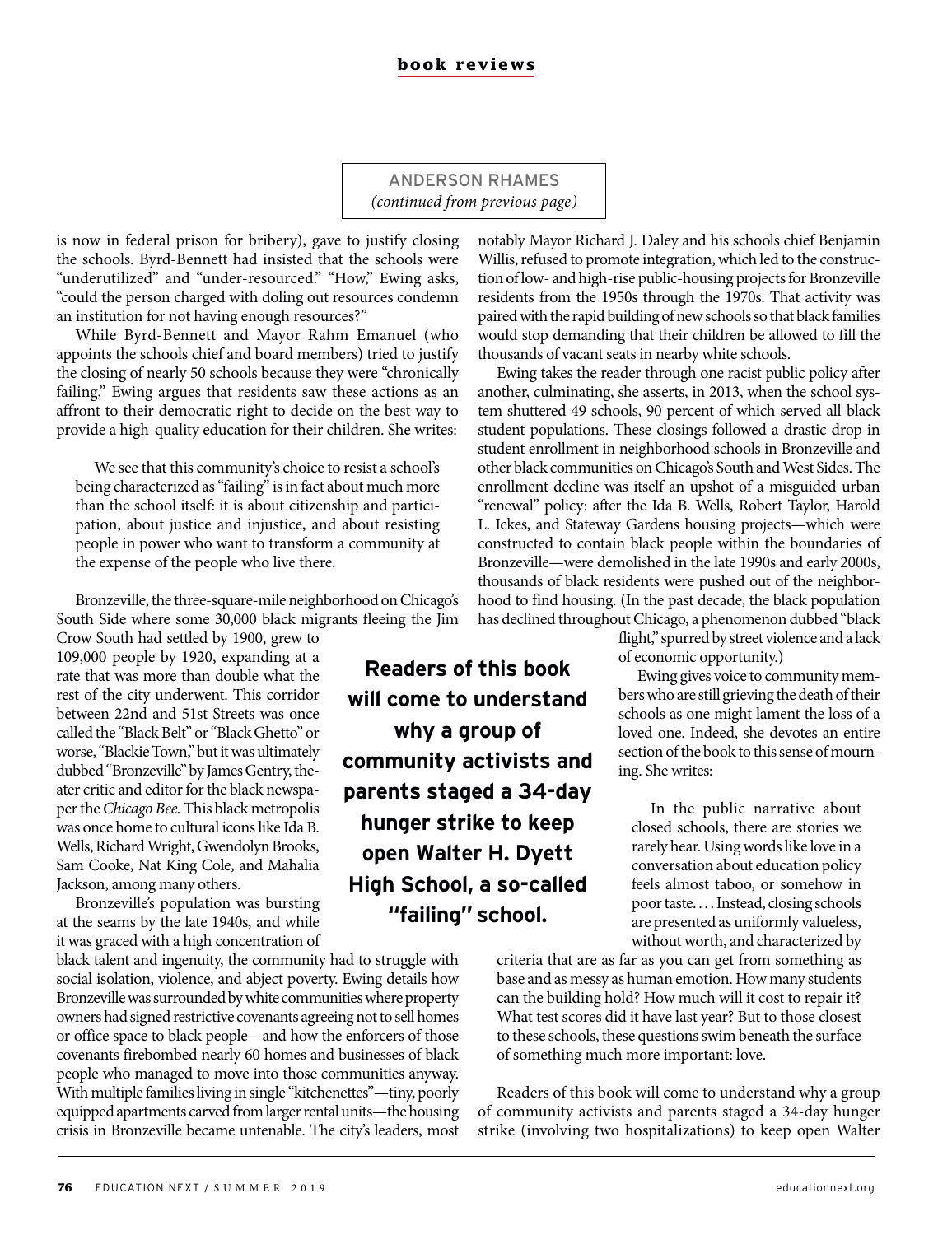H. Dyett High School, a so-called "failing" school. They will discover why Ewing describes this school named after a local music teacher as "a testimony to the history of black education in Bronzeville, to a hero and the geniuses under his care, to an institution that successfully educated black children to be great in an era when expectation for their lives were meager. With this understanding, an attack on the legendary Dyett name was an attack on history and identity."

After reading this book, readers might think twice before labeling yet another segregated, under-resourced, all-black school as "failing."

If all the pain and trauma of the mass school closings produced positive results for the students involved, they might be forgiven by history. Unfortunately, a comprehensive five-year study from the University of Chicago Consortium on School Research showed that the 12,000 students displaced by the closure saw their standardized test scores decline, even as their

attendance and GPAs held steady.

As I was reading Ewing's book on a plane, my seatmate, a white woman in her 40s, asked me about it. She has lived in downtown Chicago for more than a decade and had not heard that nearly 50 schools in Chicago's black neighborhoods had closed. It was a sad reminder to me that, even today, some white residents remain wholly unaware that their city leaders shut down some 50 schools in black neighborhoods, angering and traumatizing communities. Ewing's book, though, makes it clear that it's the city leadership that has "failed" the schools, not the other way around.

*Marilyn Anderson Rhames is an education writer and the founder and CEO of the nonprofit Teachers Who Pray. Born and raised on Chicago's South Side by parents and grandparents who joined the Great Migration from Mississippi in the 1950s and '60s, Rhames taught in the city's public schools for nearly 15 years.* 

PETERSON *(continued from page 75)*

American descent, conducted the DuSable High School band.

All that action contained a healthy bundle of graft, corruption, and machine-style politics. Then, in 1947, Chicago's schools were "reformed." In the following decades, even Mayor Richard J. Daley, himself a homegrown machine-politics guy, allowed the school superintendent, Benjamin Willis, full discretion over personnel and procurement. Many years ago I wrote in *School Politics, Chicago Style* that schools and politics in Chicago had become sharply separated. The procedures of the school board reinforced

its isolation from external political forces. The public could attend board meetings, but virtually no provision for audience participation existed. . . . Hearings were held after the "tentative" budget had already been prepared by staff members. . . . The very layout of the boardroom accentuated the separation of the board from the outside world. Board members sat in a semi-circle with their backs to the audience.

Still, Willis, by taking much of the boodle out of building, was able to erect vast numbers of new elementary schools to accommodate both baby boomers and African American migrants. By 1970, 596,375 students attended a Chicago public school.

The efficiency principle was applied to housing policy as well, Ewing tells us. At the height of the New Deal, the federal government encouraged cities to raze "slums" and build high-rise public housing with modern kitchens and bathrooms. The Chicago Housing Authority, with the best of intentions, constructed a massive but deeply flawed low-income public housing complex along a substantial swath of the South Side's waterfront. By 1970,

half the residents of Bronzeville were living in these units.

Unfortunately, the buildings were too tall, the elevators too few, the units too one-dimensional (accommodating large families only), and the complex too segregated. Crime, gangs, property destruction, mismanagement, and chaos were all but inevitable.

In 1999, the housing authority demolished the high-rises, and local schools lost thousands of students. Fourteen years later the school administration announced that several of Bronzeville's schools would be included in a citywide plan to close about 50 schools on the grounds that the number of students "is below the enrollment efficiency range, and thus the school is underutilized."

It was not just Bronzeville that was losing students. By 2018 enrollment in district-operated schools in Chicago numbered little more than 300,000. Half of Chicago's children were gone—57,000 to charter schools and many more to suburbs, private schools, and places unknown. Meanwhile, revenues were not keeping pace with expenditures, and school-district debt was rising.

Ewing barely acknowledges these basic facts in her book. Instead, her case studies rely upon her experiences as a Bronzeville teacher, transcripts of public hearings on the closings, and interviews with no more than 13 teachers and students, all of which arm her with the conclusion that "it is impossible to get around the fact that the school closure process . . . was racist." Employing what is identified as "critical discourse analysis," the author takes at face value the charges of racism made by community activists at closure hearings.

At the same time, she refuses to believe Chicago's superintendent of schools, a black woman, when she denies that